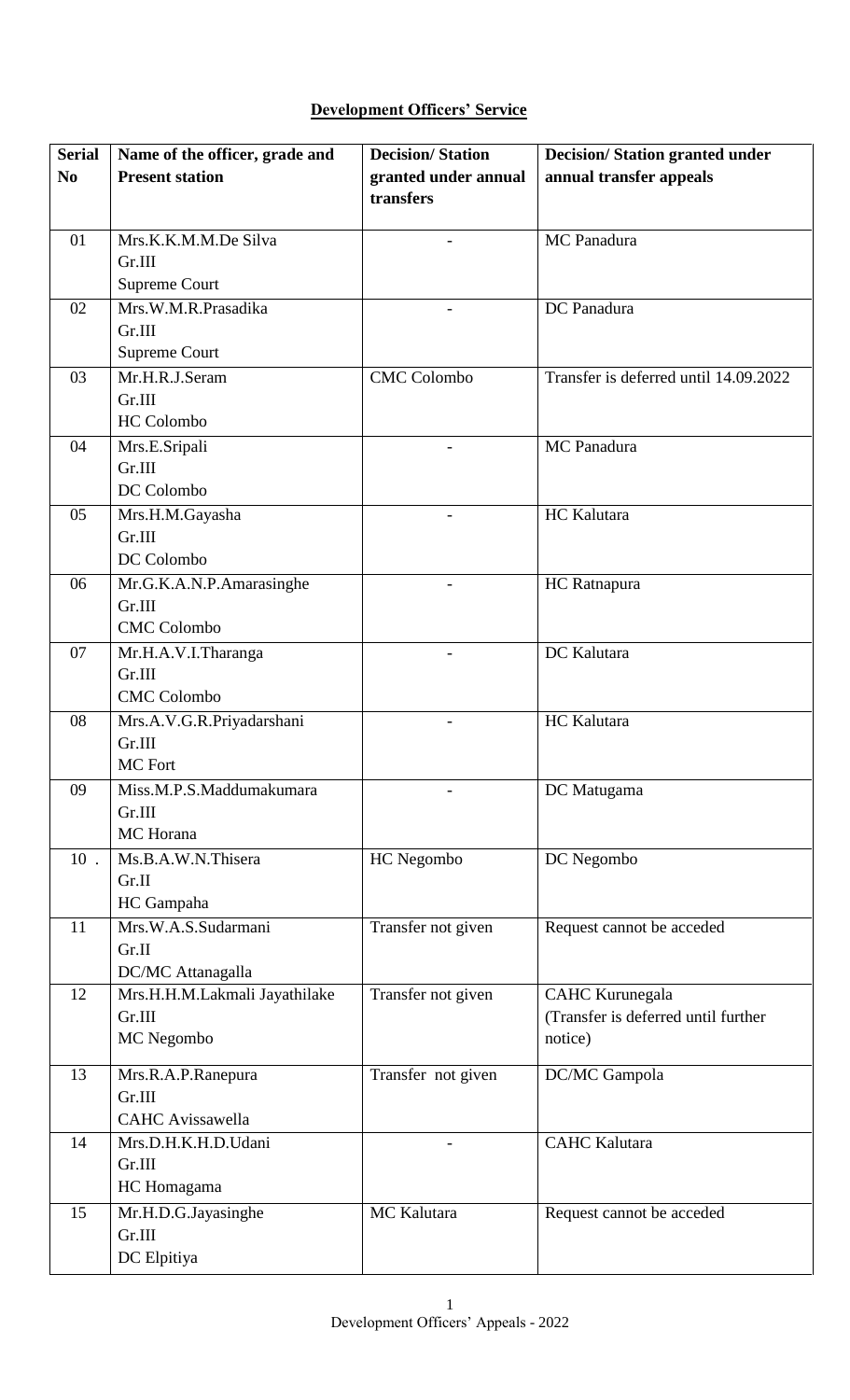| 16 | Mr.D.Piyarathna                    | Transfer not given | Request cannot be acceded             |
|----|------------------------------------|--------------------|---------------------------------------|
|    | Gr.III                             |                    |                                       |
|    | DC Galle                           |                    |                                       |
| 17 | Mrs.I.D.M.Kodithuwakku             | MC Matara          | HC Matara                             |
|    | (Accounts Assistant)               |                    |                                       |
|    | MC Deiyandara                      |                    |                                       |
| 18 | Mr.W.K.P.D.Kalpani                 | Transfer not given | Request cannot be acceded             |
|    | Gr.III                             |                    |                                       |
|    | DC/MC Tissamaharama                |                    |                                       |
| 19 | Mrs.P.H.G.A.W.Udayakanthi          | Transfer not given | Request cannot be acceded             |
|    | (Accounts Assistant)               |                    |                                       |
|    | Gr.III                             |                    |                                       |
|    | HC Kandy                           |                    |                                       |
| 20 | Mrs.K.J.R.R.W.M.R.A.M.W.M.M.       | <b>HC</b> Kegalle  | Transfer is deferred until 31.12.2022 |
|    | M.Ethipola                         |                    |                                       |
|    | Gr.III                             |                    |                                       |
|    | <b>HC</b> Kandy                    |                    |                                       |
| 21 | Mr.M.S. Wasalthilake               | DC/MC Gampola      | Transfer is deferred until 31.12.2022 |
|    | (Accounts Assistant)               |                    |                                       |
|    | Gr.III                             |                    |                                       |
|    | <b>HC</b> Kandy                    |                    |                                       |
| 22 | Mrs.U.R.Kaushalya Udumullage       | DC/MC Ruwanwella   | Request cannot be acceded             |
|    | Gr.II                              |                    |                                       |
|    | DC Kandy                           |                    |                                       |
| 23 | Mr.U.G.J.D.B.Samarakoon            | Transfer not given | Request cannot be acceded             |
|    | Gr.III                             |                    |                                       |
|    | HC Nuwara Eliya                    |                    |                                       |
| 24 | Mr.M.W.T.P.Rambukwella             | Transfer not given | Request cannot be acceded             |
|    | Gr.III<br>HC Nuwara Eliya          |                    |                                       |
| 25 |                                    | Transfer not given |                                       |
|    | Mr.I.W.G.P.Priyadarshana<br>Gr.III |                    | Request cannot be acceded             |
|    | HC Nuwara Eliya                    |                    |                                       |
| 26 | Mrs.W.G.H.M.Sirisena               |                    | <b>CAHC</b> Kurunegala                |
|    | Gr.III                             |                    |                                       |
|    | HC Nuwara Eliya                    |                    |                                       |
| 27 | Mrs.D.S.K.Jayasooriya              | Transfer not given | Request cannot be acceded             |
|    | Gr.III                             |                    |                                       |
|    | DC Nuwara Eliya                    |                    |                                       |
| 28 | Ms.R.M.P.Jayathissa                | Transfer not given | Request cannot be acceded             |
|    | Gr.III                             |                    |                                       |
|    | MC Nuwara Eliya                    |                    |                                       |
| 29 | Mrs.D.Lakmali Liyanaarachchi       | Transfer not given | DC/MC Welimada                        |
|    | Gr.III                             |                    |                                       |
|    | MC Nuwara Eliya                    |                    |                                       |
| 30 | Mrs.P.G.N.D.K.Premarathne          | Transfer not given | DC/MC Nawalapitiya                    |
|    | Gr.III                             |                    |                                       |
|    | MC Nuwara Eliya                    |                    |                                       |
| 31 | Mrs.P.D.Edirisinghe                |                    | DC Mt Lavinia                         |
|    | Gr.III                             |                    |                                       |
|    | MC Nuwara Eliya                    |                    |                                       |
| 32 | Mr.S.Jeyanthan                     |                    | HC Nuwara Eliya                       |
|    | Gr.III                             |                    |                                       |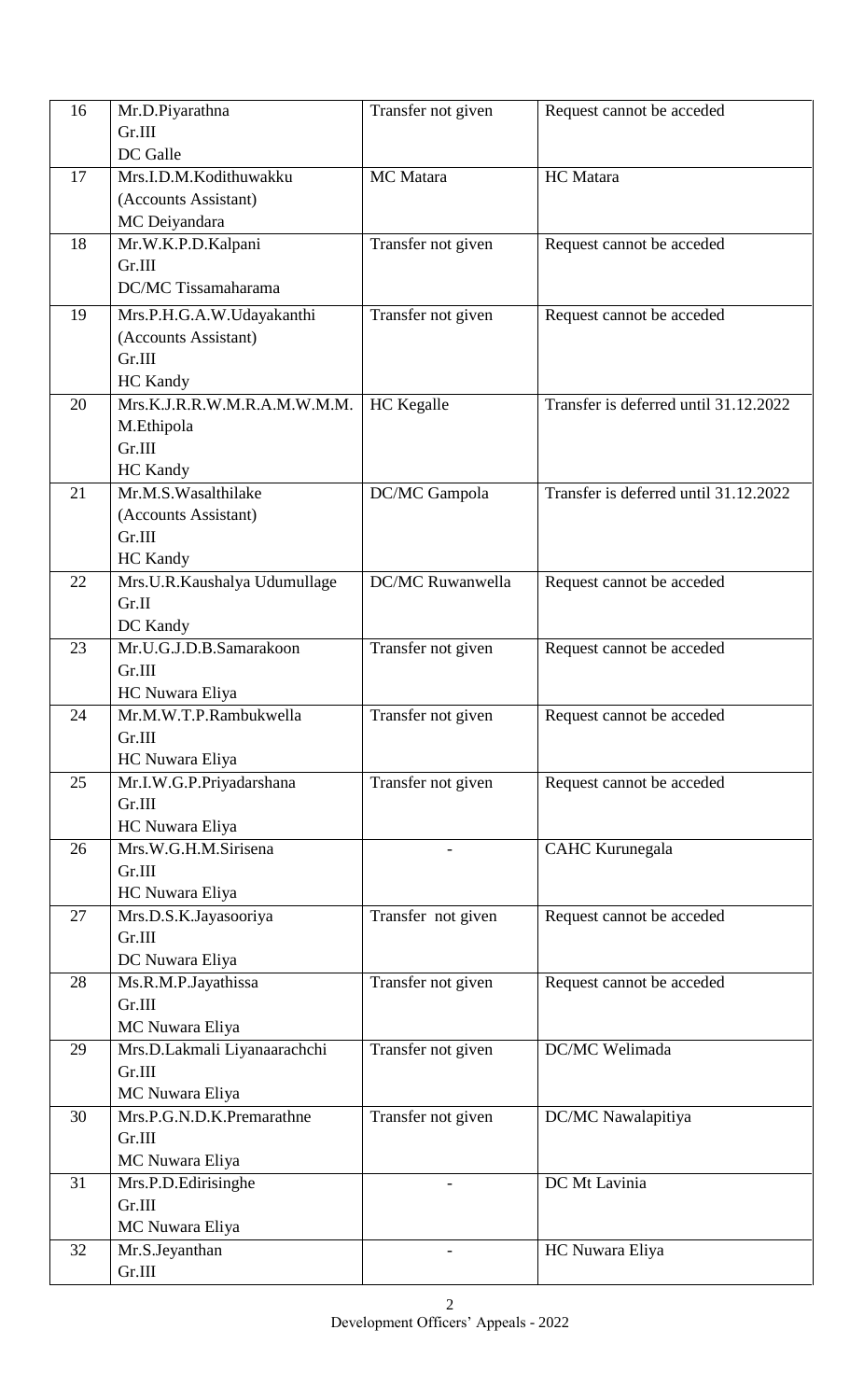|    | DC/MC Walapane                 |                          |                                        |
|----|--------------------------------|--------------------------|----------------------------------------|
| 33 | Mrs.H.K.C.N.Lasanthi           | Transfer not given       | Request cannot be acceded              |
|    | Gr.III                         |                          |                                        |
|    | <b>DC/MC Hatton</b>            |                          |                                        |
| 34 | Mrs.W.P.S.Maduwanthi           | $\overline{\phantom{0}}$ | <b>HC</b> Rathnapura                   |
|    | Gr.III                         |                          |                                        |
|    | <b>DC/MC Hatton</b>            |                          |                                        |
| 35 | Mrs.K.A.S.Pushpalatha          | -                        | <b>HC</b> Rathnapura                   |
|    | Gr.III                         |                          |                                        |
|    | <b>DC/MC Hatton</b>            |                          |                                        |
| 36 | Mr.H.K.G.K.B.Hapuhinna         | DC/MC Gampola            | Transfer is cancelled                  |
|    | Gr.II                          |                          |                                        |
|    | DC/MC Teldeniya                |                          |                                        |
| 37 | Mrs.A.M.I.K.Gunathilake        | Transfer not given       | Request cannot be acceded              |
|    | Gr.III                         |                          |                                        |
|    | DC/MC Dambulla                 |                          |                                        |
| 38 | Mrs.M.A.U.G.S.Manthilake       | Transfer not given       | Request cannot be acceded              |
|    | (Accounts Assistant)           |                          |                                        |
|    | Gr.III                         |                          |                                        |
|    | DC/MC Dambulla                 |                          |                                        |
| 39 | Mrs.M.A.Thanuja Samarajeewa    | Transfer not given       | Request cannot be acceded              |
|    | Gr.III                         |                          |                                        |
|    | <b>HC</b> Rathnapura           |                          |                                        |
| 40 | Mrs.M.A.N.Tharangani           | Transfer not given       | Request cannot be acceded              |
|    | Gr.II                          |                          |                                        |
|    | HC Rathnapura                  |                          |                                        |
| 41 | Mrs.A.B.N.P.Helawatta          | DC/MC Balangoda          | Transfer is deferred until 13.06.2022. |
|    | (Accounts Assistant)           |                          |                                        |
|    | Gr.III                         |                          |                                        |
|    | DC Ratnapura                   |                          |                                        |
| 42 | Mrs.L.D.R.Manel                | DC/MC Mawanella          | Transfer is cancelled                  |
|    | Gr.II                          |                          |                                        |
|    | <b>HC</b> Kegalle              |                          |                                        |
| 43 | Mrs.D.K.G.C.N.Weerasinghe      | Transfer not given       | DC/MC Mawanella                        |
|    | Gr.III                         |                          |                                        |
|    | <b>HC</b> Kegalle              |                          |                                        |
| 44 | Mr.D.V.M.J.Kumara              | MC Polgahawela           | Transfer is cancelled                  |
|    | Gr.III                         |                          |                                        |
|    | HC Kurunegala (Attached to     |                          |                                        |
|    | Teaching Hospital- Kurunegala) |                          |                                        |
| 45 | Mrs.S.R.Pathma Kumari          | MC Hettipola             | Transfer is cancelled                  |
|    | Gr.III                         |                          |                                        |
|    | DC/MC Nikaweratiya             |                          |                                        |
| 46 | Mrs.N.A.T.Indika Nishshanka    | Transfer not given       | Request cannot be acceded              |
|    | Gr.III                         |                          |                                        |
|    | DC/MC Wariyapola               |                          |                                        |
| 47 | Mrs.W.M.S.Kumari               | Transfer not given       | Request cannot be acceded              |
|    | Gr.I                           |                          |                                        |
|    | MC Galgamuwa                   |                          |                                        |
| 48 | Mr.E.Manjula Edirisinghe       | DC Anuradhapura          | MC Tambuttegama                        |
|    | Gr.III                         |                          |                                        |
|    | MC Galgamuwa                   |                          |                                        |
|    |                                |                          |                                        |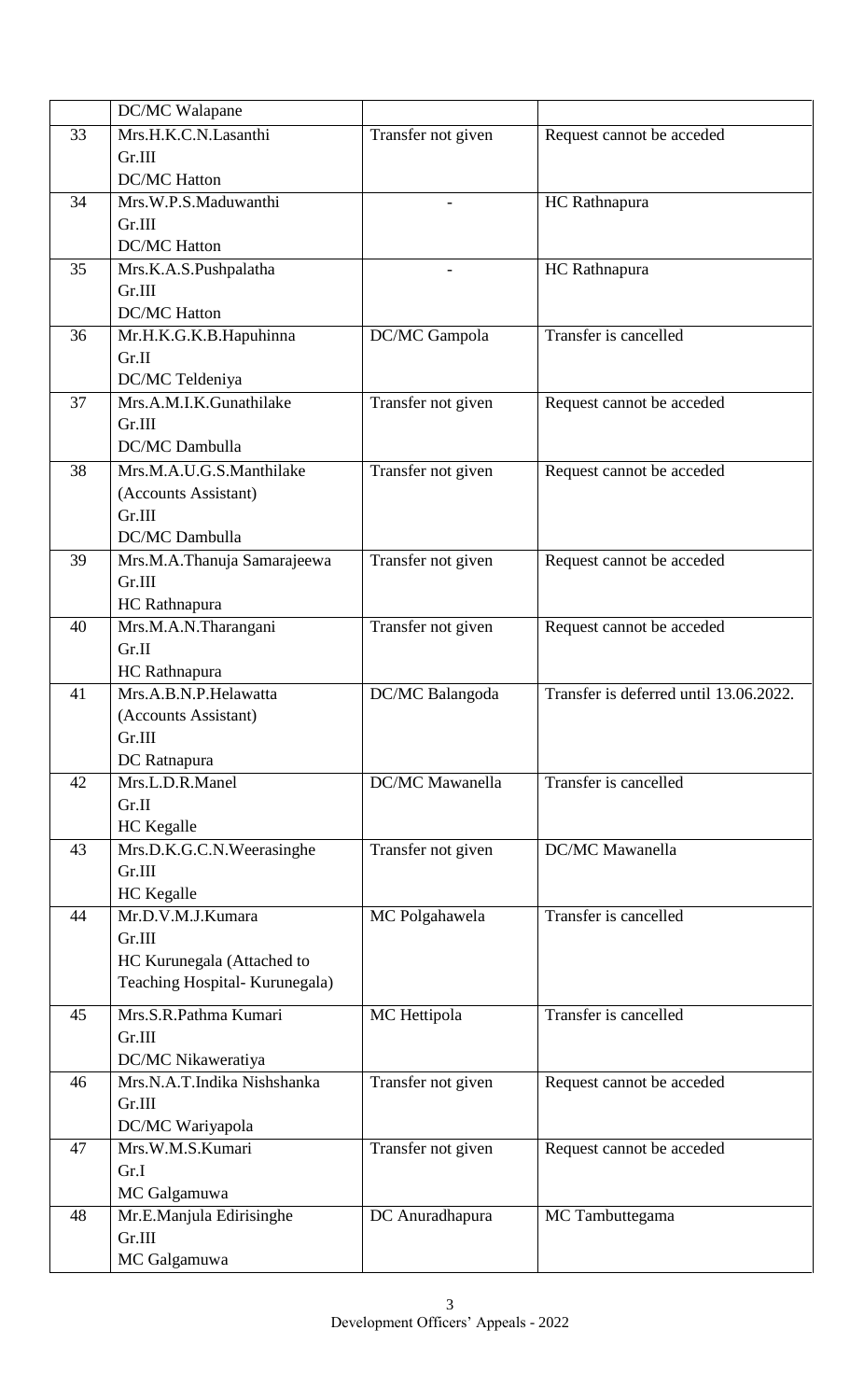| 49 | Mrs.R.P.P.S.Rathnayake         | Transfer not given      | Request cannot be acceded |
|----|--------------------------------|-------------------------|---------------------------|
|    | (Accounts Assistant)           |                         |                           |
|    | Gr.II                          |                         |                           |
|    | HC Kuliyapitiya                |                         |                           |
| 50 | Mrs.T.M.Sarani Sugandhika      | DC/MC Nikaweratiya      | MC Hettipola              |
|    | Gr.III                         |                         |                           |
|    | DC Kuliyapitiya                |                         |                           |
| 51 | Mrs.D.P.N.D.Gunawardena        | HC Negombo              | Request cannot be acceded |
|    | Gr.II                          |                         |                           |
|    | DC Kuliyapitiya                |                         |                           |
| 52 | Mrs.M.R.N.A.Rathnayake         | Transfer not given      | DC Anuradhapura           |
|    | (Accounts Assistant)           |                         |                           |
|    | Gr.III                         |                         |                           |
|    | MC Tambuttegama                |                         |                           |
| 53 | Mrs.M.A.D.K. Manathunga        |                         | DC/MC Monaragala          |
|    | Gr.III                         |                         |                           |
|    | HC Badulla                     |                         |                           |
| 54 | Mrs.E.M.S.Nirupma              |                         | DC/MC Monaragala          |
|    | Gr.III                         |                         |                           |
|    | HC Badulla                     |                         |                           |
| 55 | Mrs.R.A.M.C. Ranasinghe        |                         | HC Rathnapura             |
|    | Gr.III                         |                         |                           |
|    | DC Badulla                     |                         |                           |
| 56 | Mrs.W.M.P.Kumari Weerakoon     | Transfer not given      | MC Nuwara Eliya           |
|    | Gr.III                         |                         |                           |
|    | DC/MC Welimada                 |                         |                           |
| 57 | Miss.G.M.C Niroshani           |                         | <b>HC</b> Badulla         |
|    | Gr.III                         |                         |                           |
|    | HC Monaragala                  |                         |                           |
| 58 | Mrs.A.D.Sudharshika Chathurani | HC Embilipitiya         | Request cannot be acceded |
|    | Gr.III                         |                         |                           |
|    | DC/MC Monaragala               |                         |                           |
| 59 | Mr.P.Jeyakanthan               | <b>CAHC Trincomalee</b> | Transfer is cancelled     |
|    | Gr.III                         |                         | (To be posted to proposed |
|    | HC Ampara                      |                         | MC Kaluwanchikudy)        |
| 60 | Mrs.N.Thanusiya                | Transfer not given      | Request cannot be acceded |
|    | Gr.III                         |                         |                           |
|    | HC Ampara                      |                         |                           |
| 61 | Mrs.H.Gaurinthuja              | Transfer not given      | Request cannot be acceded |
|    | Gr.III                         |                         |                           |
|    | HC Ampara                      |                         |                           |
| 62 | Mrs.G.Pradeepa                 | MC Akkaraipattu         | Transfer is cancelled     |
|    | Gr.III                         |                         | (To be posted to proposed |
|    | HC Ampara                      |                         | MC Kaluwanchikudy)        |
| 63 | Mrs.S.Janani Susikaran         | Transfer not given      | Request cannot be acceded |
|    | Gr.III                         |                         |                           |
|    | DC/MC Ampara                   |                         |                           |
| 64 | Mr.S.Srisan                    |                         | HC Kilinochchi            |
|    | Gr.III                         |                         |                           |
|    | DC/MC Valachchenai             |                         |                           |